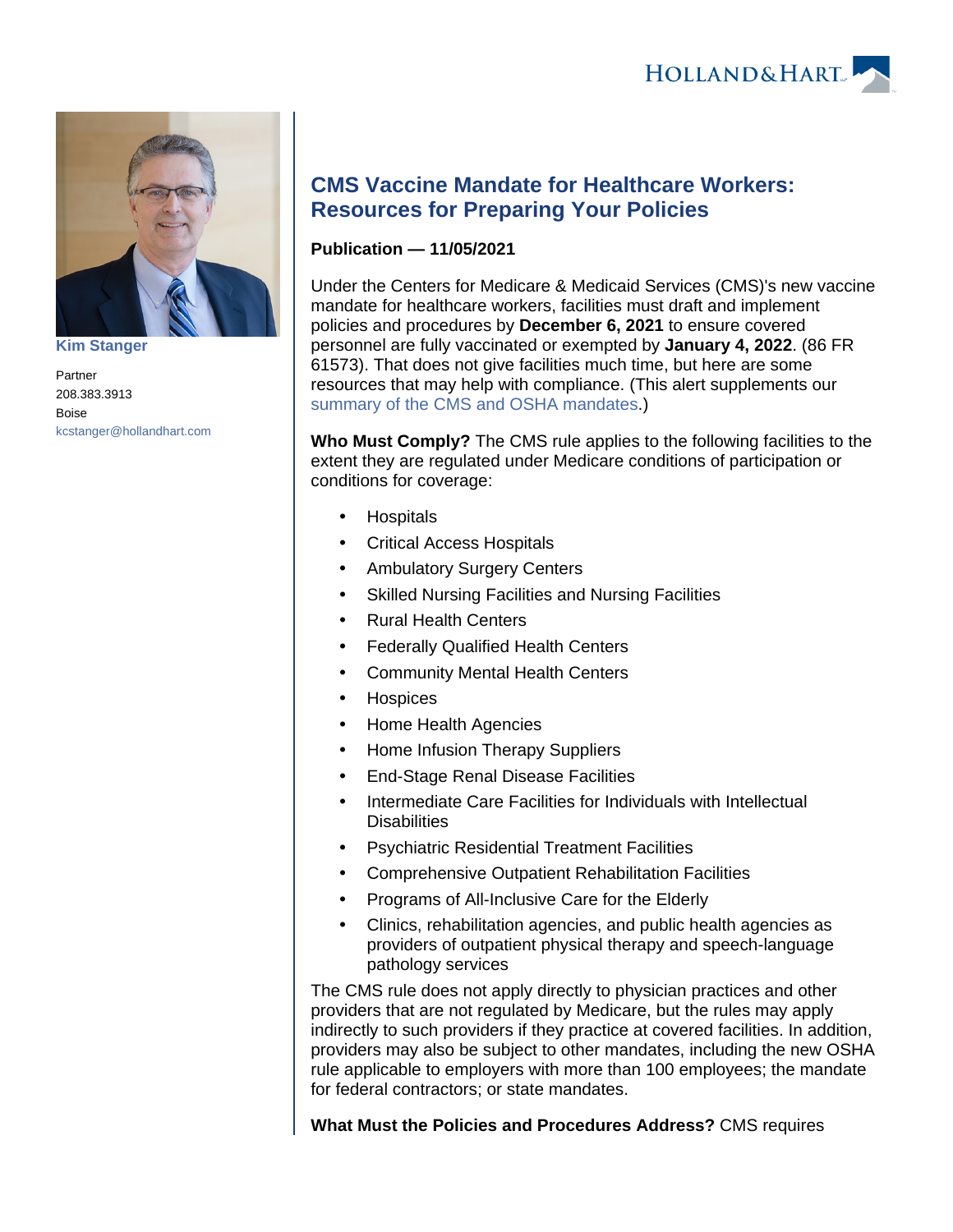

covered facilities to implement policies and procedures addressing the following issues:

**1. Covered Staff.** All employees, licensed practitioners, students, trainees, volunteers and anyone else providing treatment, care or other services for the facility or its patients must be fully vaccinated (collectively "covered staff"), including independent medical staff members with clinical privileges. The mandate applies to any personnel who may come in contact with patients or other staff members who have contact with patients regardless of the frequency of their contact or whether the contact occurs away from the facility. (86 FR 61570). It includes administrative staff, facility leadership, volunteers, board members, housekeeping, food services, etc. (Id.). In its commentary, CMS confirmed that the mandate does not necessarily extend to vendors who may come to the facility on an ad-hoc, "one off" basis (e.g., the plumber who comes to fix a pipe and wears a mask), but it may apply to contractors who provide services more frequently and have contact with patients or covered staff members (e.g., workers on a construction project at the facility who share restrooms with covered staff). (86 FR 61571). "When determining whether to require COVID–19 vaccination of an individual who does not fall into the categories established by [the CMS rule], facilities should consider frequency of presence, services provided, and proximity to patients and staff." (Id.). Facilities may want to review and/or update relevant contracts to incorporate vaccine requirements or require contractors to comply with facility policies, including the vaccine mandates.

**2. Exempt Staff.** The vaccination requirements do not apply to (1) staff who exclusively provide telehealth services outside of the facility setting and who do not have any direct contact with patients and/or other covered staff; (2) staff who provide support services for the facility that are performed exclusively outside of the facility setting and who do not have any direct contact with patients and/or other covered staff; (3) staff who have requested and/or been granted an exemptions as described below; and (4) staff whose vaccination must be temporarily delayed due to clinical precautions recommended by the CDC, including but not limited to those with acute illness secondary to COVID-19 and individuals who received monoclonal antibodies or convalescent plasma for COVID-19 treatment.

**3. Timing of Vaccinations.** Effective **December 6, 2021**, covered staff must receive, at a minimum, the first does of vaccine before they may render any care, treatment or other services for the facility and/or its patients. By **January 4, 2022**, covered staff must have received the singledose vaccine or received the last does of a multi-dose vaccine. Thereafter, covered staff are not considered "fully vaccinated" until 14 days after receiving the last required dose for the vaccine. (86 FR 61573).

**4. Process for Requesting Exemptions.** The facility must comply with applicable federal anti-discrimination and civil rights laws, including the Americans with Disabilities Act ("ADA"); Section 504 of the Rehabilitation Act; Title VII of the Civil Rights Act of 1964; the Pregnancy Discrimination Act; and the Genetic Information Nondiscrimination Act ("GINA"). (86 FR 61568). Those laws generally allow covered staff to request exemptions from vaccination, e.g., for disability, medical conditions, or sincerely held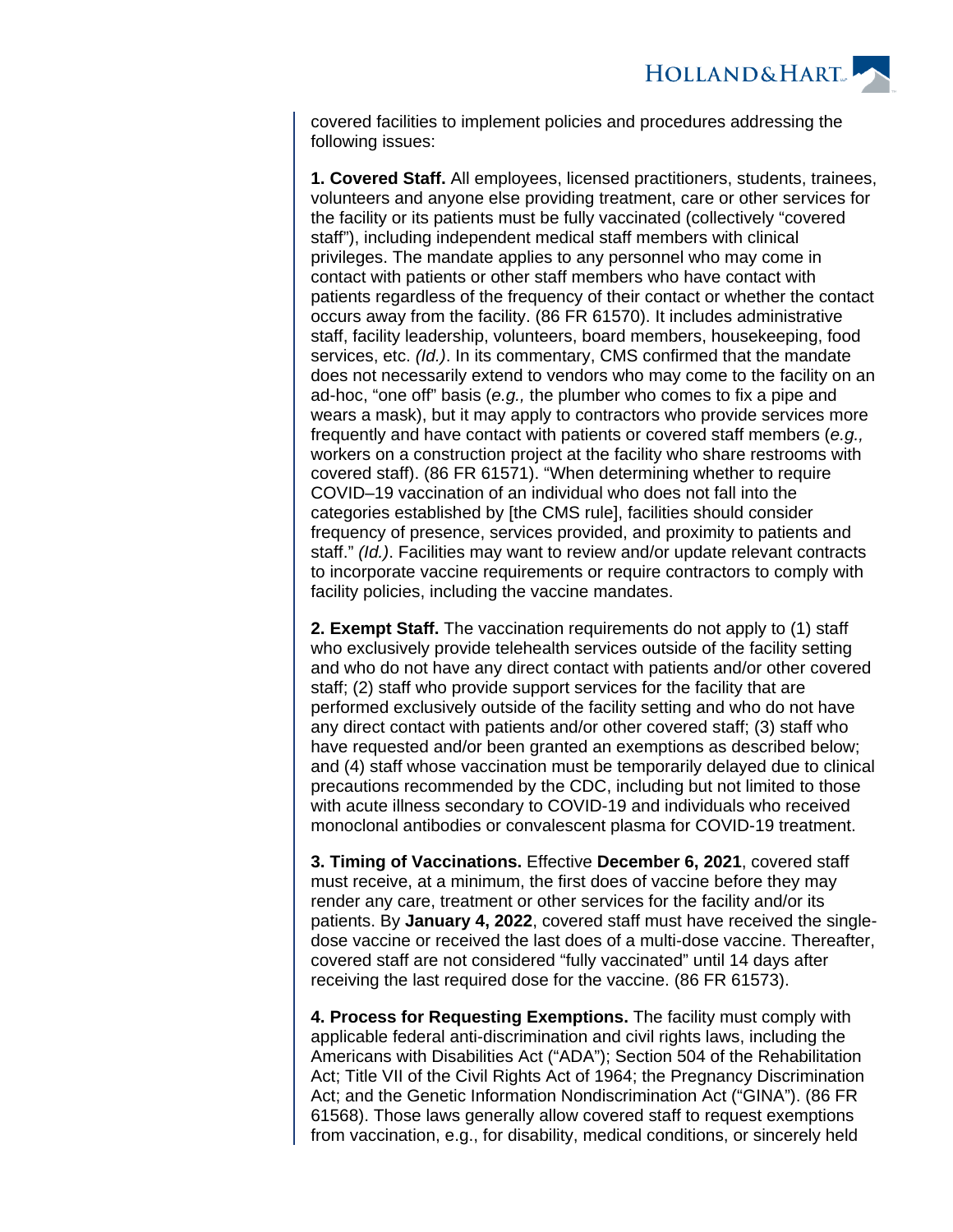

religious beliefs. Facilities likely have policies in place to address workplace discrimination; the facilities just need to extend or apply those policies to COVID-19 vaccines. The EEOC has published an extremely helpful guide for applying those laws in the COVID-19 context, What You Should Know About COVID-19 and the ADA, the Rehabilitation Act, and Other EEO Laws, available [here](https://www.eeoc.gov/wysk/what-you-should-know-about-covid-19-and-ada-rehabilitation-act-and-other-eeo-laws) ("EEOC COVID-19 Guide"). Per CMS's FAQs, "no exemption should be provided to any staff for whom it is not legally required (under the ADA or Title VII …) or who request an exemption solely to evade vaccination." (Available [here](https://www.cms.gov/files/document/cms-omnibus-staff-vax-requirements-2021.pdf).)

CMS takes the position that its rule "preempts the applicability of any State or local law providing for exemptions to the extent such law provides broader exemptions than provided for by Federal law and are inconsistent with this [Rule]." (86 FR 61572).

 **a. Medical Exemptions.** All contraindications to the vaccination and support for staff requests for medical exemptions must (1) be signed and dated by a licensed practitioner who is not the individual requesting the exemption and who is acting within their scope of practice; (2) identify which of the authorized COVID-19 vaccines are clinically contraindicated for the staff member and the recognized clinical reasons for the contraindications; and (3) include a statement by the authenticating practitioner recommending that the staff member be exempted from the vaccination based on recognized clinical contraindications. (86 FR 61572). Facilities should refer to the CDC guidance identifying clinical contraindications, Interim Clinical Considerations for Use of COVID-19 Vaccines Currently Approved or Authorized in the United States, available [here.](https://www.cdc.gov/vaccines/covid-19/clinical-considerations/covid-19-vaccines-us.html) (Id.).

 **b. Religious Exemptions.** Many employees have resorted to the religious exemption to avoid vaccination requirements, but that exemption is narrower than most people realize. (Click [here](https://www.hollandhart.com/eeoc-issues-expanded-guidance-on-religious-objections-to-covid-19-vaccine-mandates) for our earlier alert on this topic.) Facilities should refer to EEOC guidance concerning the process for evaluating and responding to such requests, including the section on [Vaccinations – Title VII and Religious Objections to COVID-19 Vaccine](https://www.eeoc.gov/wysk/what-you-should-know-about-covid-19-and-ada-rehabilitation-act-and-other-eeo-laws#L)  [Mandates](https://www.eeoc.gov/wysk/what-you-should-know-about-covid-19-and-ada-rehabilitation-act-and-other-eeo-laws#L) in the EEOC COVID-19 Guide and its [Compliance Manual on](https://www.eeoc.gov/laws/guidance/section-12-religious-discrimination)  [Religious Discrimination](https://www.eeoc.gov/laws/guidance/section-12-religious-discrimination). A facility may establish its own forms for religious accommodation requests, but CMS points to the [template](https://www.saferfederalworkforce.gov/downloads/RELIGIOUS%2520REQUEST%2520FORM_FINAL%2520REVIEW_20211003%252010.29%252011am.pdf) on The Safer Federal Workforce Task Force's website as an appropriate sample.

**5. Accommodating Unvaccinated Staff.** The facility must implement precautions to mitigate the transmission of COVID-19 for all staff who are not fully vaccinated, which may include COVID-19 testing, wearing masks, isolation, and other safety measures. For guidance concerning such actions, see the CDC's [Infection Control Guidance for Healthcare](https://www.cdc.gov/coronavirus/2019-ncov/hcp/infection-control.html)  [Professionals about Coronavirus \(COVID-19\)](https://www.cdc.gov/coronavirus/2019-ncov/hcp/infection-control.html); the CDC's [Workplace](https://www.cdc.gov/coronavirus/2019-ncov/community/workplaces-businesses/index.html)  [Prevention Strategies](https://www.cdc.gov/coronavirus/2019-ncov/community/workplaces-businesses/index.html); and OSHA's [Healthcare Workers and Employers](https://www.osha.gov/coronavirus/control-prevention/healthcare-workers).

**6. Tracking and Documenting Staff Vaccinations.** The facility must track and securely document the vaccination status of covered personnel, including booster doses recommended by the CDC. Acceptable proof may include a CDC COVID-19 vaccination card; documentation of vaccination from a health care provider or electronic health record; or state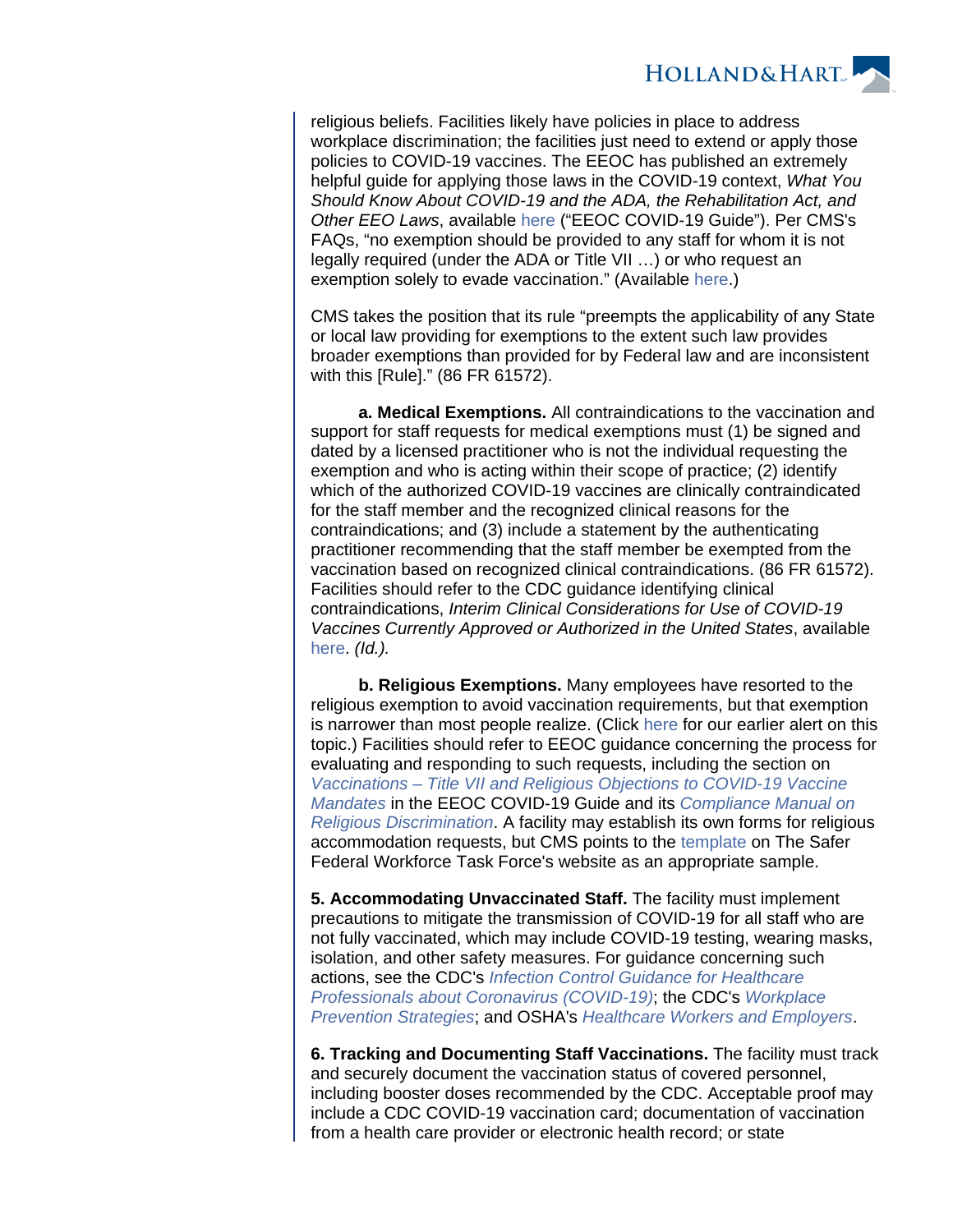

immunization information system record. (86 FR 61572). Although CMS did not expressly address the issue, some of its commentary may be read to permit a facility to access its employee's protected health information to confirm vaccination status despite HIPAA concerns. For example, CMS noted,

While provider and supplier staff may not have personal medical records on file with their employer, all staff COVID–19 vaccines must be appropriately documented by the provider or supplier. Examples of appropriate places for vaccine documentation include a facilities [sic] immunization record, health information files, or other relevant documents

(86 FR 61572). For more information about the HIPAA concerns and potential justifications for using employee health information to confirm vaccination status, see [our article](https://www.hollandhart.com/employee-vaccine-information-privacy-concerns) on the topic. Once obtained, the employee's health information must remain confidential and kept in a separate employee medical file pursuant to the ADA the Rehabilitation Act requirements. (86 FR 61572). Again, the EEOC COVID-19 Guide explains the requirements. The CDC has provided a simple tracking tool that facilities may use to meet the rule requirements, available [here.](https://www.cdc.gov/nhsn/hps/weekly-covid-vac/index.html)

**7. Tracking and Documenting Exemptions.** The facility must track and securely document information provided by staff who have requested and/or received an exemption from vaccination.

**8. Tracking and Documenting Delayed Vaccination.** The facility must track and securely document the vaccination status of staff for whom COVID-19 vaccination must be temporarily delayed per CDC recommendations.

**9. Contingency Plan.** The facility must have contingency plans addressing staff that are not fully vaccinated to ensure that they will soon be vaccinated and will not provide care, treatment, or other services for the provider or its patients until such time as such staff have completed the primary vaccination series for COVID-19 and are considered fully vaccinated, or, at a minimum, have received a single-dose COVID-19 vaccine, or the first dose of the primary vaccination series for a multi-dose COVID19 vaccine. This planning should also address the safe provision of services by individuals who have requested an exemption from vaccination while their request is being considered and by those staff for whom COVID-19 vaccination must be temporarily delayed, as recommended by the CDC, due to clinical precautions and considerations. (86 FR 61573).

**Enforcement.** Because the vaccine mandates appear in the conditions of participation, CMS may use all the enforcement remedies available for a violation of the conditions. For nursing facilities, home health agencies and hospices, that may mean civil monetary penalties, denial of payment on new admissions, or termination of the participation agreement. For hospitals and most other facilities, however, CMS's remedies are more limited: there are generally no civil monetary penalties available, so CMS is left with terminating the provider agreement. Any violation would likely be uncovered through the survey process—either a complaint survey or